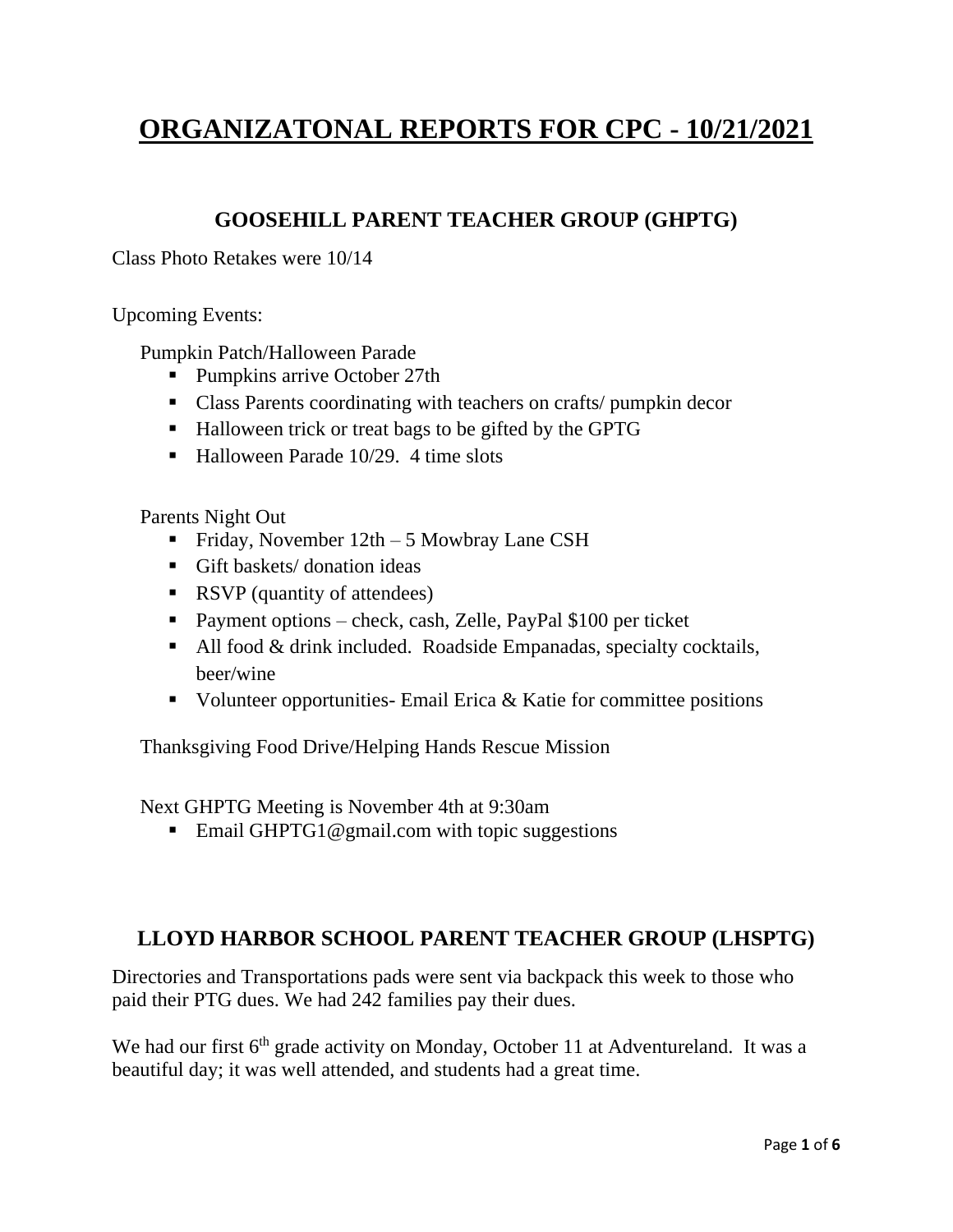Photo Day was Wednesday, October 13 outdoors. Photographers and volunteers submitted a negative Covid test taken 36 hours prior to arriving to our school and wore masks the entire time.

Our October PTG Meeting was on Thursday, October 14 outdoors. We had over 40 attendees who enjoyed the sunshine while Ms. Gierasch, Ms. LaGattuta and Ms. Massimo talked about school happenings.

Monday, October 18 at 8:00pm, PTG hosted an evening PTG meeting via zoom for those parents who were unable to attend the morning meetings the Thursday before. Anyone is welcome to join.

Upcoming Events

- **Lloyd Harbor Unites is TOMORROW Friday, October 22 at 7:00pm** at Repeal XVII in Huntington Village. Tickets via Venmo @LHSPTGTreasurer \$100 per person. Please come and support our school. We have 7 incredible silent auction prizes as well as over 20 raffle baskets donated by local businesses. Our Class Parents also made a raffle basket per grade. Thank you!
- 6th grade activity committee will host a Halloween Party at the George Weir Barn on Thursday, October 28. Students will enjoy a Halloween movie, pizza, a DJ, and sweet treats. More information to come via email.
- Fall Festival is on Friday, October 29. Students will have the opportunity to play blow up games outside with their classmates.
- Photo Day Retake is on Wednesday, November 17.
- Shop & Support event on December  $2<sup>nd</sup>$  &  $3<sup>rd</sup>$ .
- Holiday Boutique event on December  $9<sup>th</sup>$  &  $10<sup>th</sup>$ . We are hoping to make this event a special one for the students.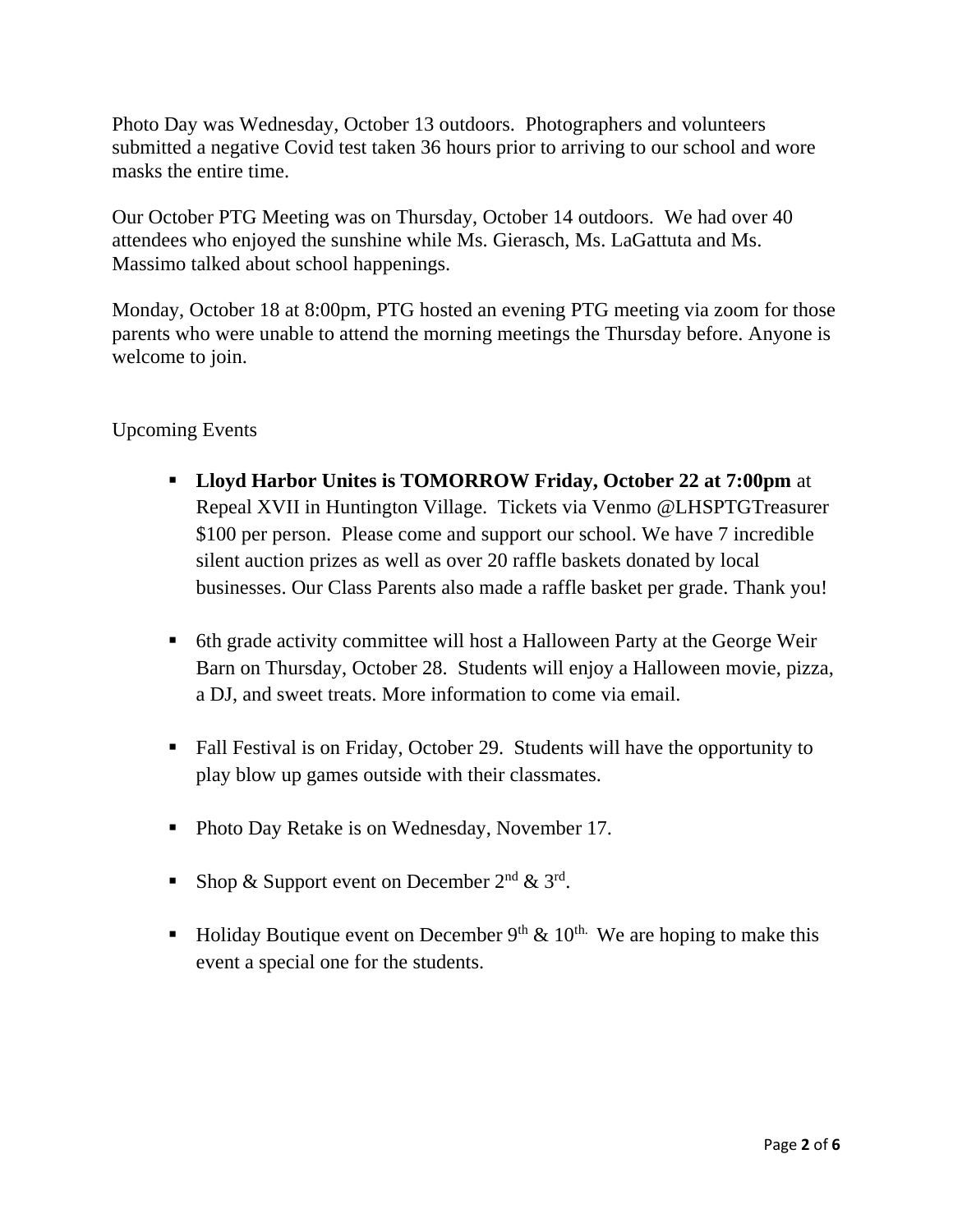## **WEST SIDE SCHOOL PARENT TEACHER GROUP (WSSPTG)**

The PTG had a successful West Side WIN fundraiser on Friday night. We raised over \$20,000 for WSS.

Upcoming Events:

- This week is the WSS Scholastic Book Fair.
- The PTG is also excited for the upcoming Fall Festival after school on Friday,10/22. The kids will enjoy carnival games, music and pumpkin decorating.

## **CSH JR/SR HIGH SCHOOL PARENT TEACHER GROUP (CSHPTG)**

The CSH PTG has undergone some changes in the past week. Lisa Smith will be the Acting President. Anne Steels and Alex Whelehan will continue in their roles as Treasurer and Vice President of Communications, respectively.

We will be looking into adding informal evening zoom meetings to supplement our daytime CSH PTG meetings, or possibly adding a zoom-in option to our daytime meetings. Or maybe both! We would like to give all our parents every opportunity to hear what's going on at CSH and find out how they can be involved.

Past Events

- The Vineyard Vines sale has ended, and we sold over 400 shirts resulting in a profit of over \$4000. There are major supply chain issues, but we are hoping to be able to distribute the shirts before the end of December.
- During our October 12 CSH PTG meeting Mrs. Danielle Beach gave tutorials on how to use Canvas. Afterwards, we able to provide her Canvas tutorial as well as additional helpful tutorials (eSchool, Google classroom, etc) to our parents.

Upcoming Events

- Movie on the Lot- Jr High Students only (7th and 8th grade). Scheduled for November 8, with a November 15th rain date. We will be asking other classes and student clubs to participate by chaperoning and/or selling covid-safe treats. We will also be seeking parent volunteers for this event.
- November 9- CSH PTG Meeting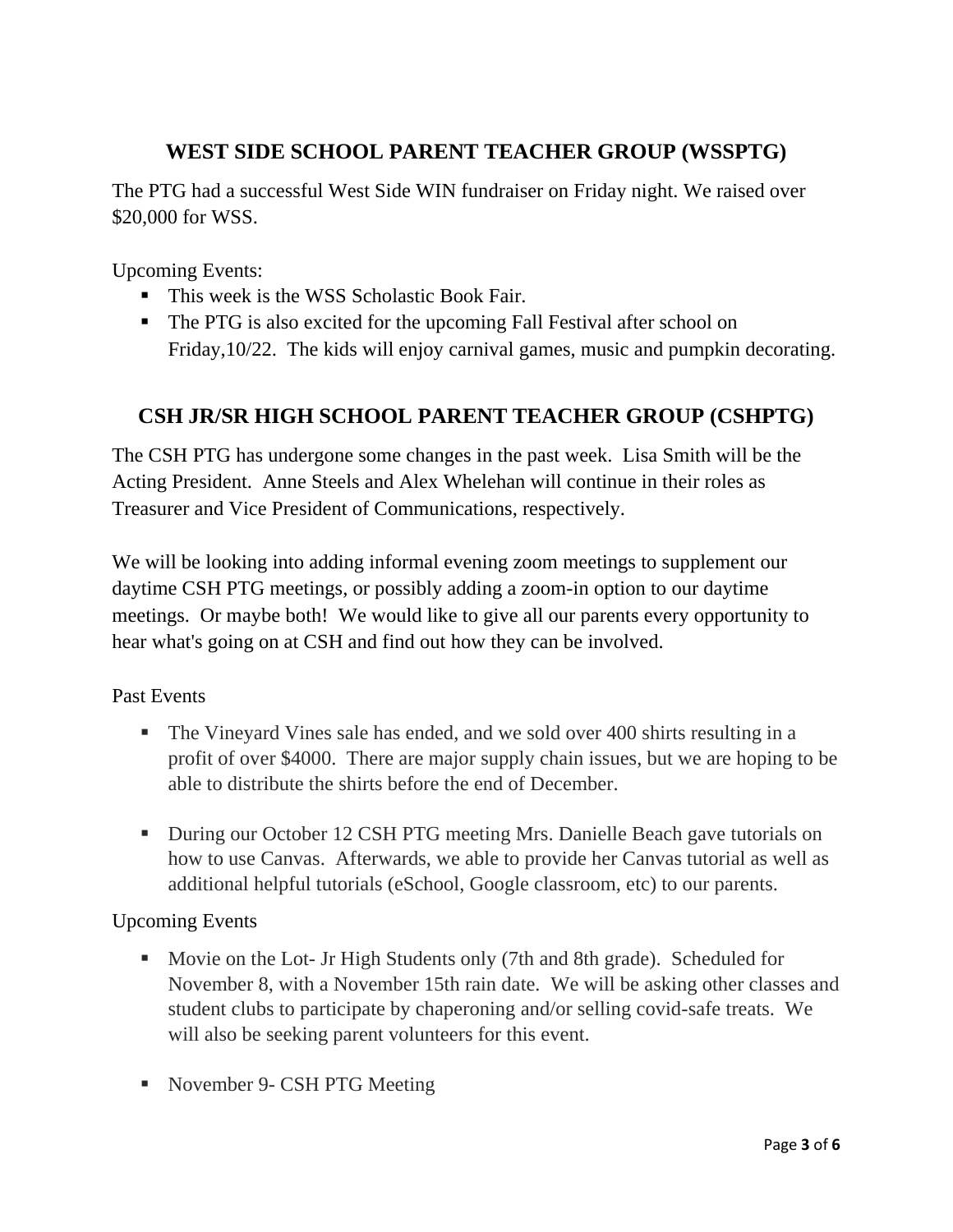## **CULTURAL ARTS COMMITEE (CAC)**

Lloyd Harbor School:

- 11/4 3rd graders will enjoy Dave Ruch's World Communities
- 11/4 4th graders will enjoy Dave Ruch's Westward Expansion
- 11/4 3rd, 4th, 5th and 6th graders will participate in a live streamed Virtual Music Technology program by Academic Entertainment

West Side School:

- 10/15 4th graders learn about Native American Cultures of the Eastern Woodlands
- $\blacksquare$  11/18 3rd & 5th graders will participate in a live streamed Virtual Music Technology program by Academic Entertainment

Jr./Sr. High School:

■ 10/5 & 10/6 - 7th graders journeyed into Native American Territory

## **FAMILIES OF THE COMMUNITY UNITED WITH SCHOOLS (FOCUS)**

FOCUS joined SEPTO in providing an Encore presentation of Angst: The Rising Anxiety in Our Kids on Wednesday, October 20 at 7pm at the CSH Jr/Sr HS PAC. A questionand-answer session followed the film. On November 2, select CSHHS staff will have a chance to view the film during Superintendent's Conference Day. Following some feedback from parents and teachers who have seen the movie, FOCUS and SEPTO will be providing parents a link to the film to see at home for a week, dates still to be determined. For parents who were able to catch the October 20 viewing, please reach out to your SEPTO reps with feedback so we can best prepare parents for the at-home viewing.

Please contact your building reps if there are any programs or issues you would like to see addressed at a FOCUS event. We are also considering resuming our "Mom Ed" classes that we ran last year mostly online. If you have a fun skill, talent, or special knowledge you would like to share with other parents, we want to connect you! Please reach out.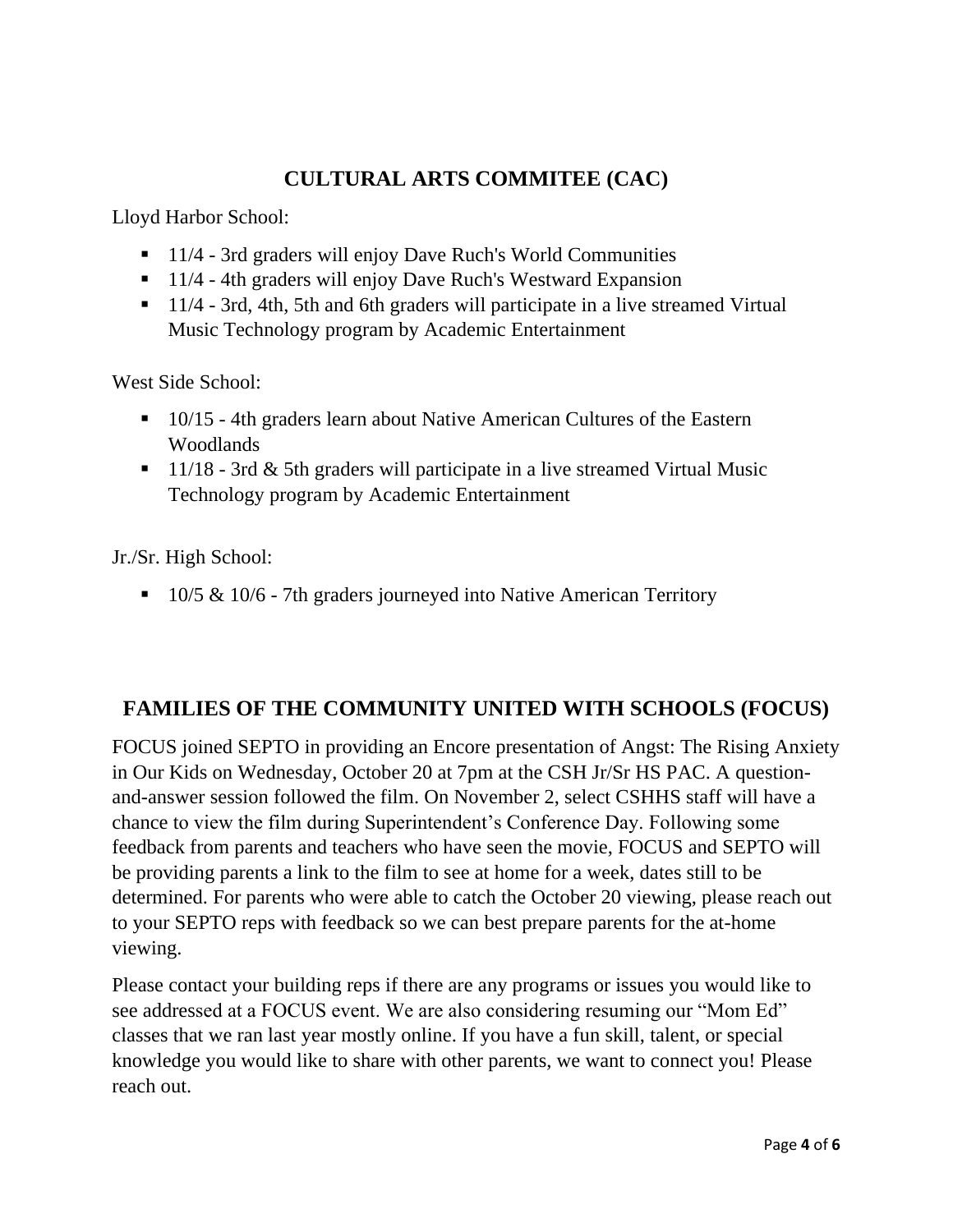Our school affiliations and email addresses are listed below. We look forward to doing more in-person events this school year.

| <b>FOCUS</b> Rep    | School(s)            | Email                             | Phone        |
|---------------------|----------------------|-----------------------------------|--------------|
| Suzanne Adlehardt   | LHS/CSHHS            | sadelhardt@adelhardt.com          | 917-613-4336 |
| Erin Amadori        | <b>GPS/LHS/CSHHS</b> | erinhum@aol.com                   | 516-526-8822 |
| Jenn Costa          | <b>GPS</b>           | jvaccaro79@gmail.com              | 914-420-5235 |
| <b>Mandy Dalal</b>  | <b>GPS</b>           | mandolin528@gmail.com             | 917-622-2255 |
| Diana Gileno        | WSS/CSHHS            | dvgileno@optonline.net            | 516-524-5177 |
| Michelle McWilliams | <b>GPS/LHS</b>       | michellemcwilliams $4@$ gmail.com | 917-745-7855 |
| Kristin Olchon      | <b>LHS</b>           | kristin.olchon@gmail.com          | 516-724-0521 |
| <b>Beth Packert</b> | <b>CSHHS</b>         | bapackert@gmail.com               | 631-816-808  |

## **SPECIAL EDUCATION PARENT TEACHER ORGANIZATION (SEPTO)**

The SEPTO board has been working with the new administration to get to know each other and discuss the needs that we can support within the CSH Community:

- The SEPTO Board met Wednesday, October 6th at 7:30 PM: Deb Aviles, treasurer, presented the 21-22 budget; we initiated the process to review our bylaws
- **EXECUTE:** SEPTO attended BTS nights to promote awareness and to drive membership
- Suzanne Adelhardt and Beth Packert met with Dr Tina Smith and Joe Monastero to iron out details for our SEPTO/FOCUS joint event. We are re-screening the movie ANGST, Wednesday, October 20th at 7 PM at the Jr/Sr High PAC with a paneled discussion with CSH school Psychologist and Social Workers to follow. Jr/Sr High students will be viewing it as well. Dates and times are being determined by Mr. Danbusky
- **EXECT FIGURE 1** SEPTO had a presentation with Dr Suzanne Main, CSH Jr High School Psychologist, Tuesday, October 19th at 9:45 am: Understanding Different Learning Styles and Improving Executive Function
- Our next event is Tuesday, November 16th at 9:45 am
- **EPTO** is in the midst of a membership drive to get to our goal of 100 members
- Suzanne Adelhardt, SEPTO President and Diana Gileno, will be the SEPTO representatives on the CSH DEI Task Force